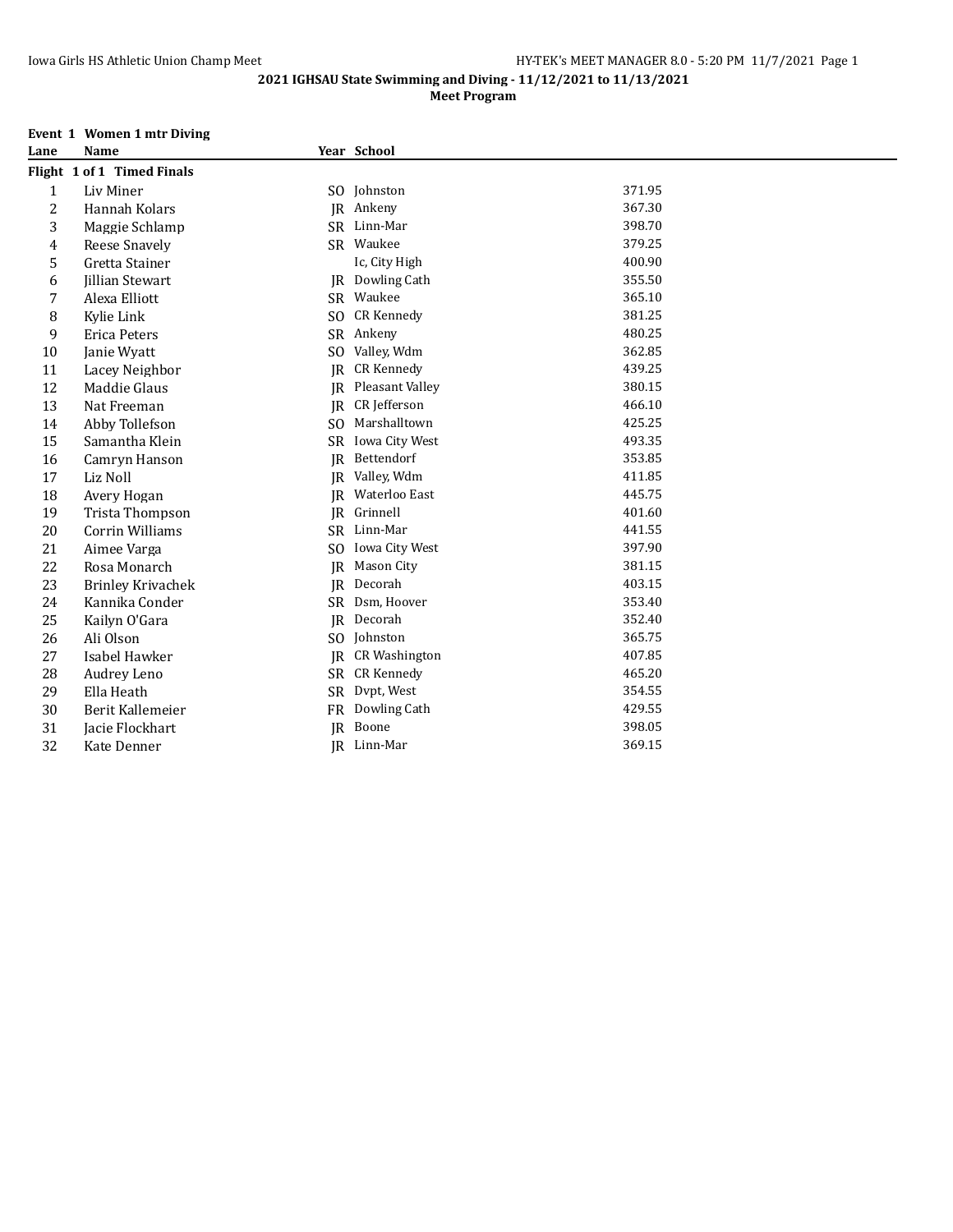**Meet Program**

# **Event 2 Women 200 Yard Medley Relay**

| Lane           | <b>Team</b>              | Relay | <b>Seed Time</b> |  |
|----------------|--------------------------|-------|------------------|--|
|                | Heat 1 of 4 Timed Finals |       |                  |  |
| $\mathbf{1}$   | Sc, North                |       | 1:57.33          |  |
| 2              | Cb, Abe Lincoln          |       | 1:56.46          |  |
| 3              | Linn-Mar                 |       | 1:56.18          |  |
| 4              | Spencer                  |       | 1:55.28          |  |
| 5              | SE Polk                  |       | 1:55.55          |  |
| 6              | Fort Dodge               |       | 1:56.34          |  |
| 7              | Marshalltown             |       | 1:57.26          |  |
| 8              | CR Jefferson             |       | 1:57.49          |  |
|                | Heat 2 of 4 Timed Finals |       |                  |  |
| $\mathbf{1}$   | Dub Hempstead            |       | 1:54.86          |  |
| $\overline{c}$ | Lewis Central            |       | 1:54.17          |  |
| 3              | Decorah                  |       | 1:54.04          |  |
| 4              | Carroll                  |       | 1:53.49          |  |
| 5              | Ottumwa                  |       | 1:53.66          |  |
| 6              | Dsm Lincoln              |       | 1:54.08          |  |
| 7              | Wahlert, Dub             |       | 1:54.44          |  |
| 8              | Perry                    |       | 1:55.08          |  |
|                | Heat 3 of 4 Timed Finals |       |                  |  |
| $\mathbf{1}$   | Bettendorf               |       | 1:52.09          |  |
| 2              | Newton                   |       | 1:50.68          |  |
| 3              | <b>CR Kennedy</b>        |       | 1:50.62          |  |
| 4              | Iowa City West           |       | 1:50.05          |  |
| 5              | Cedar Falls              |       | 1:50.34          |  |
| 6              | Valley, Wdm              |       | 1:50.63          |  |
| 7              | <b>Mason City</b>        |       | 1:51.88          |  |
| 8              | Boone                    |       | 1:53.44          |  |
|                | Heat 4 of 4 Timed Finals |       |                  |  |
| $\mathbf{1}$   | Pleasant Valley          |       | 1:49.35          |  |
| 2              | Dowling Cath             |       | 1:48.67          |  |
| 3              | Dvpt, Central            |       | 1:47.64          |  |
| 4              | Ames                     |       | 1:45.91          |  |
| 5              | Ankeny                   |       | 1:47.41          |  |
| 6              | Waukee                   |       | 1:47.80          |  |
| 7              | Dub Senior               |       | 1:49.32          |  |
| 8              | Johnston                 |       | 1:49.79          |  |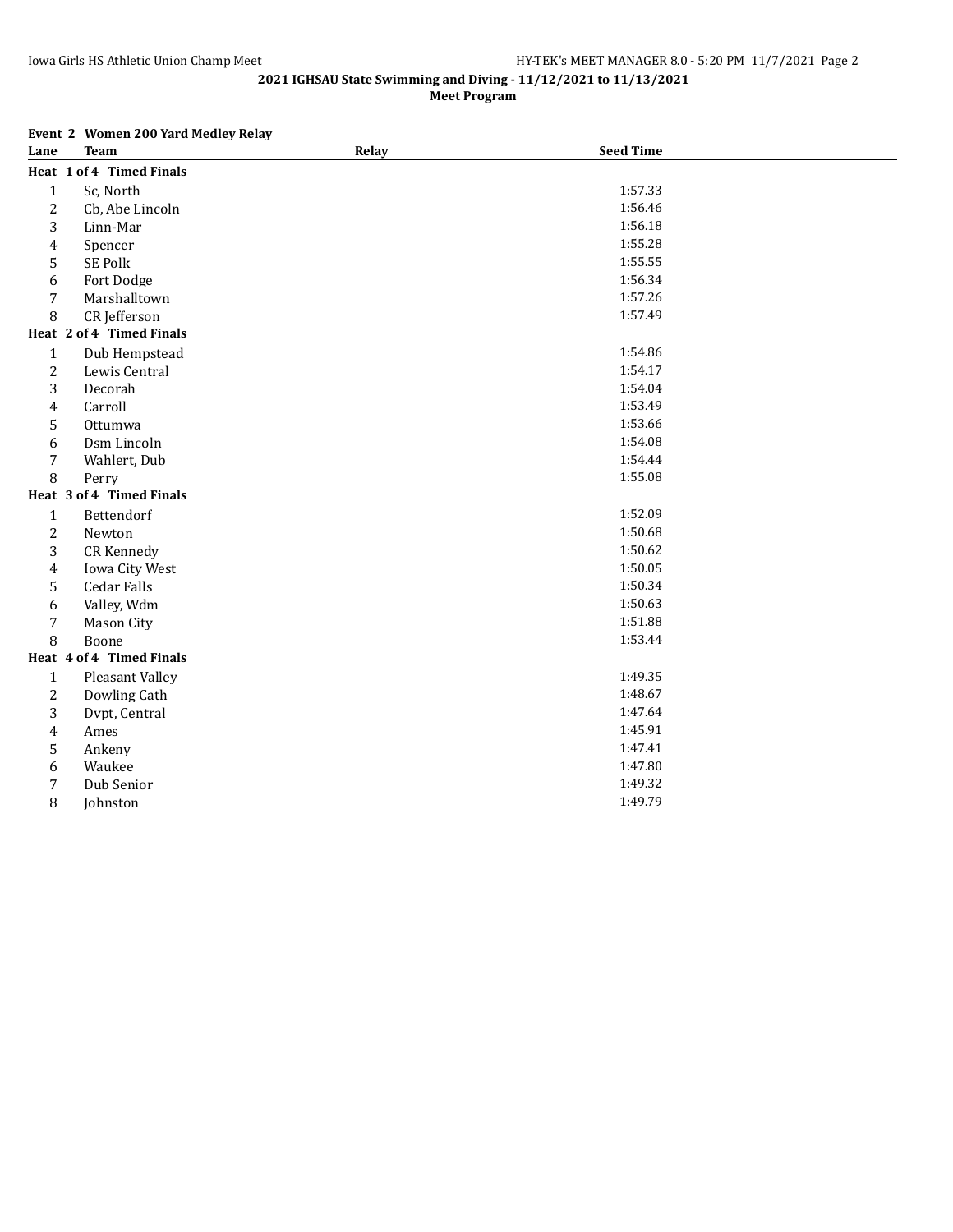**2021 IGHSAU State Swimming and Diving - 11/12/2021 to 11/13/2021 Meet Program**

# **Event 3 Women 200 Yard Freestyle**

| Lane           | Name                    |     | Year School            | <b>Seed Time</b> |  |
|----------------|-------------------------|-----|------------------------|------------------|--|
|                | Heat 1 of 5 Prelims     |     |                        |                  |  |
| 3              | Jorja Culver            |     | SR Indianola           | 2:01.30          |  |
| 4              | Josie Parton            |     | SO Ankeny              | 2:01.26          |  |
| 5              | <b>Tavlor Matta</b>     |     | SR CR Kennedy          | 2:01.30          |  |
|                | Heat 2 of 5 Prelims     |     |                        |                  |  |
| 2              | <b>Emily Brennom</b>    |     | JR Linn-Mar            | 2:00.95          |  |
| 3              | Lauren Kathan           | SO. | <b>Pleasant Valley</b> | 2:00.59          |  |
| 4              | Lilly Weber             |     | SR Linn-Mar            | 2:00.48          |  |
| 5              | Lexi Reynolds           |     | JR Atlantic            | 2:00.48          |  |
| 6              | Madeline Fisher         | SO. | Muscatine              | 2:00.61          |  |
| 7              | Grace Bobeldyk          |     | SR Cedar Falls         | 2:01.15          |  |
|                | Heat 3 of 5 Prelims     |     |                        |                  |  |
| $\mathbf 1$    | Loretta Ostermeier      |     | SR Ames                | 1:59.47          |  |
| $\overline{c}$ | <b>Riley Snakenberg</b> |     | FR Ames                | 1:57.43          |  |
| 3              | Faith Frantum           |     | FR Johnston            | 1:56.01          |  |
| 4              | Jade Roghair            |     | JR Iowa City West      | 1:53.99          |  |
| 5              | Lauren Fisher           |     | SR Ames                | 1:55.62          |  |
| 6              | Lauren Trent            |     | SR Iowa City West      | 1:56.21          |  |
| 7              | Brecken Baller          |     | SR Sc, North           | 1:58.19          |  |
| 8              | Jamie Schmid            |     | SR Wahlert, Dub        | 1:59.91          |  |
|                | Heat 4 of 5 Prelims     |     |                        |                  |  |
| $\mathbf{1}$   | Audrey Repko            |     | SR CR Kennedy          | 1:59.04          |  |
| $\overline{c}$ | Abby Buechel            |     | SR Pleasant Valley     | 1:57.42          |  |
| 3              | Madison Judas           |     | SR Waukee              | 1:55.99          |  |
| 4              | Nora Kemp               |     | SO Waukee              | 1:51.34          |  |
| 5              | Kolby Reese             | SO. | Iowa City West         | 1:55.29          |  |
| 6              | Maddie Carleton         |     | SR Ankeny              | 1:56.18          |  |
| 7              | Zarah Worth             | IR  | Dowling Cath           | 1:57.85          |  |
| 8              | Raylee King             |     | SR CR Kennedy          | 1:59.80          |  |
|                | Heat 5 of 5 Prelims     |     |                        |                  |  |
| $\mathbf{1}$   | <b>Briley Corwin</b>    |     | SO Valley, Wdm         | 1:58.69          |  |
| $\overline{2}$ | Lucy Haars              |     | SO Linn-Mar            | 1:57.19          |  |
| 3              | Sophie Loeffler         |     | FR Ankeny              | 1:55.77          |  |
| 4              | Jessi Wigham            |     | JR Waukee              | 1:51.32          |  |
| 5              | Mary Selden             |     | SO Bettendorf          | 1:54.71          |  |
| 6              | Alyssa Witt             |     | JR Bettendorf          | 1:56.12          |  |
| $\overline{7}$ | Anna Huss               | FR  | Dowling Cath           | 1:57.69          |  |
| 8              | Kallie Von der Linde    |     | SR Dsm, Roosevelt      | 1:59.78          |  |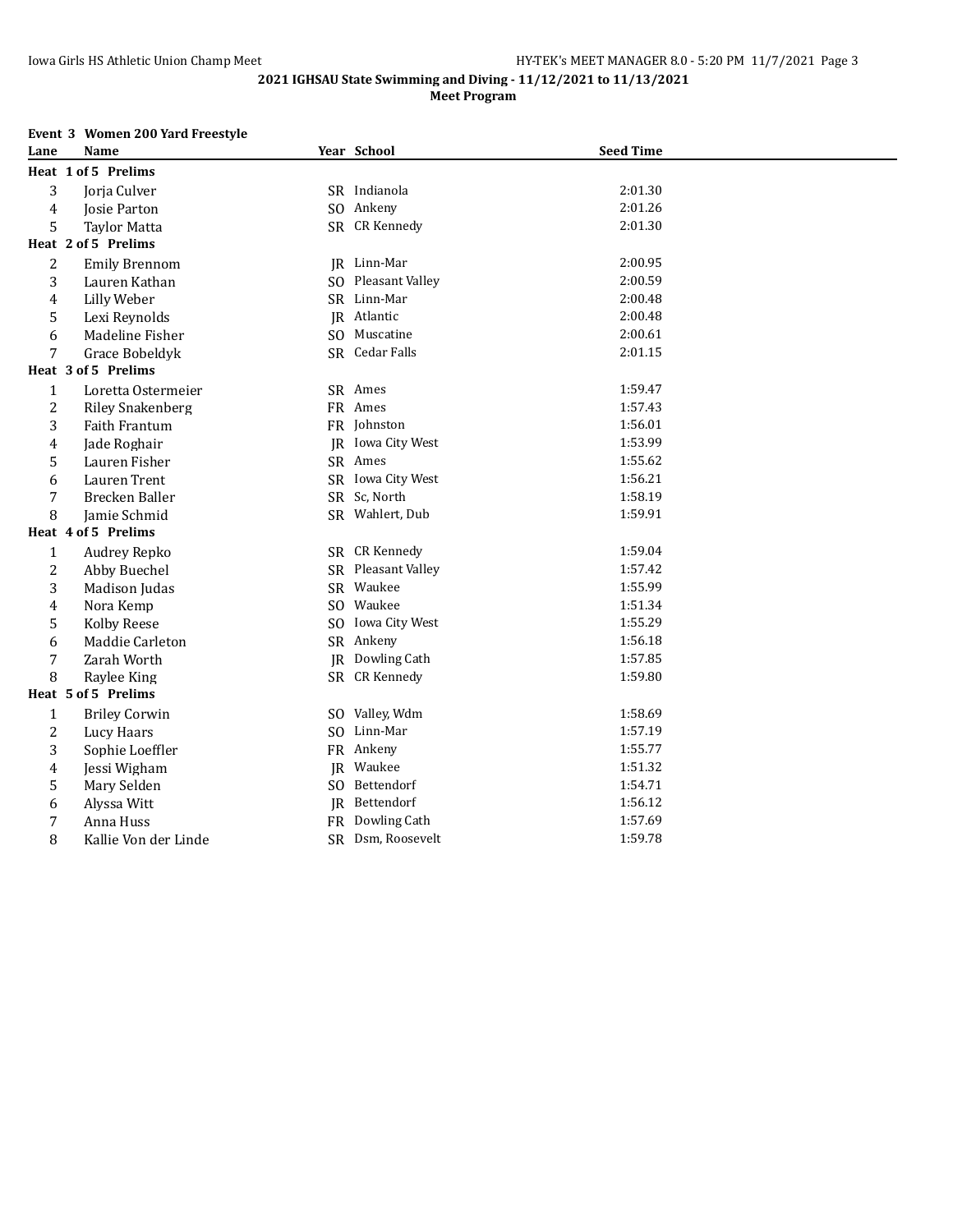# **Meet Program**

# **Event 4 Women 200 Yard IM**

| Lane                    | <b>Name</b>         |                | Year School              | <b>Seed Time</b> |  |
|-------------------------|---------------------|----------------|--------------------------|------------------|--|
|                         | Heat 1 of 4 Prelims |                |                          |                  |  |
| $\mathbf{1}$            | Dawsyn Green        |                | FR Pleasant Valley       | 2:15.95          |  |
| $\overline{2}$          | Abby Wilcox         | S <sub>O</sub> | Dowling Cath             | 2:15.85          |  |
| 3                       | Kendall Mallaro     | <b>SR</b>      | Cedar Falls              | 2:15.81          |  |
| $\overline{4}$          | Adeline Li          | SO.            | Valley, Wdm              | 2:14.95          |  |
| 5                       | Ella Zillmer        |                | SR Bettendorf            | 2:14.98          |  |
| 6                       | Abby Jones          | IR             | <b>CR Washington</b>     | 2:15.84          |  |
| 7                       | Baylee Lehmann      |                | SO Cedar Falls           | 2:15.92          |  |
| 8                       | Olivia Frantum      |                | JR Johnston              | 2:16.43          |  |
|                         | Heat 2 of 4 Prelims |                |                          |                  |  |
| $\mathbf{1}$            | <b>Riley Wehr</b>   |                | JR Bettendorf            | 2:13.82          |  |
| $\overline{c}$          | Ellie Hance         |                | SO CR Kennedy            | 2:12.86          |  |
| 3                       | Makala Hajek        |                | <b>IR</b> Iowa City West | 2:11.28          |  |
| $\overline{\mathbf{4}}$ | Mallory Kell        |                | JR Waukee                | 2:07.84          |  |
| 5                       | <b>Taylor Buhr</b>  |                | SR Pleasant Valley       | 2:09.99          |  |
| 6                       | Maci Boffeli        |                | SR Dub Senior            | 2:12.62          |  |
| 7                       | Anja Peck           |                | SO Ankeny                | 2:13.30          |  |
| 8                       | Ryann Rossi         |                | SO Dowling Cath          | 2:14.15          |  |
|                         | Heat 3 of 4 Prelims |                |                          |                  |  |
| 1                       | Reese Winer         |                | SO Ames                  | 2:13.81          |  |
| $\overline{c}$          | Aspen Cole          | S <sub>O</sub> | Mason City               | 2:12.80          |  |
| 3                       | Olivia Taeger       |                | SR Iowa City West        | 2:11.08          |  |
| $\overline{4}$          | Hayley Kimmel       |                | IR Linn-Mar              | 2:04.86          |  |
| 5                       | Annie Honkamp       | S <sub>O</sub> | Dowling Cath             | 2:09.54          |  |
| 6                       | Kate VanZee         | S <sub>O</sub> | Valley, Wdm              | 2:11.59          |  |
| 7                       | Camden Habgood      |                | SR Waukee                | 2:13.28          |  |
| 8                       | Rachel Rolow        |                | JR Ankeny                | 2:14.04          |  |
|                         | Heat 4 of 4 Prelims |                |                          |                  |  |
| $\mathbf{1}$            | Anne Baumann        |                | SR CR Kennedy            | 2:13.68          |  |
| $\overline{2}$          | Andra Robertson     |                | FR Ames                  | 2:12.76          |  |
| 3                       | Abby Hala           |                | SR Ames                  | 2:10.97          |  |
| $\overline{4}$          | Olivia Swalley      |                | JR Johnston              | 2:04.75          |  |
| 5                       | Willa Hage          |                | FR Waukee                | 2:07.86          |  |
| 6                       | Isabel Heller       | S <sub>O</sub> | Dvpt, Central            | 2:11.33          |  |
| 7                       | Emma Myers          | S <sub>O</sub> | Carroll                  | 2:13.12          |  |
| 8                       | Lilly Adams         |                | FR CR Kennedy            | 2:13.99          |  |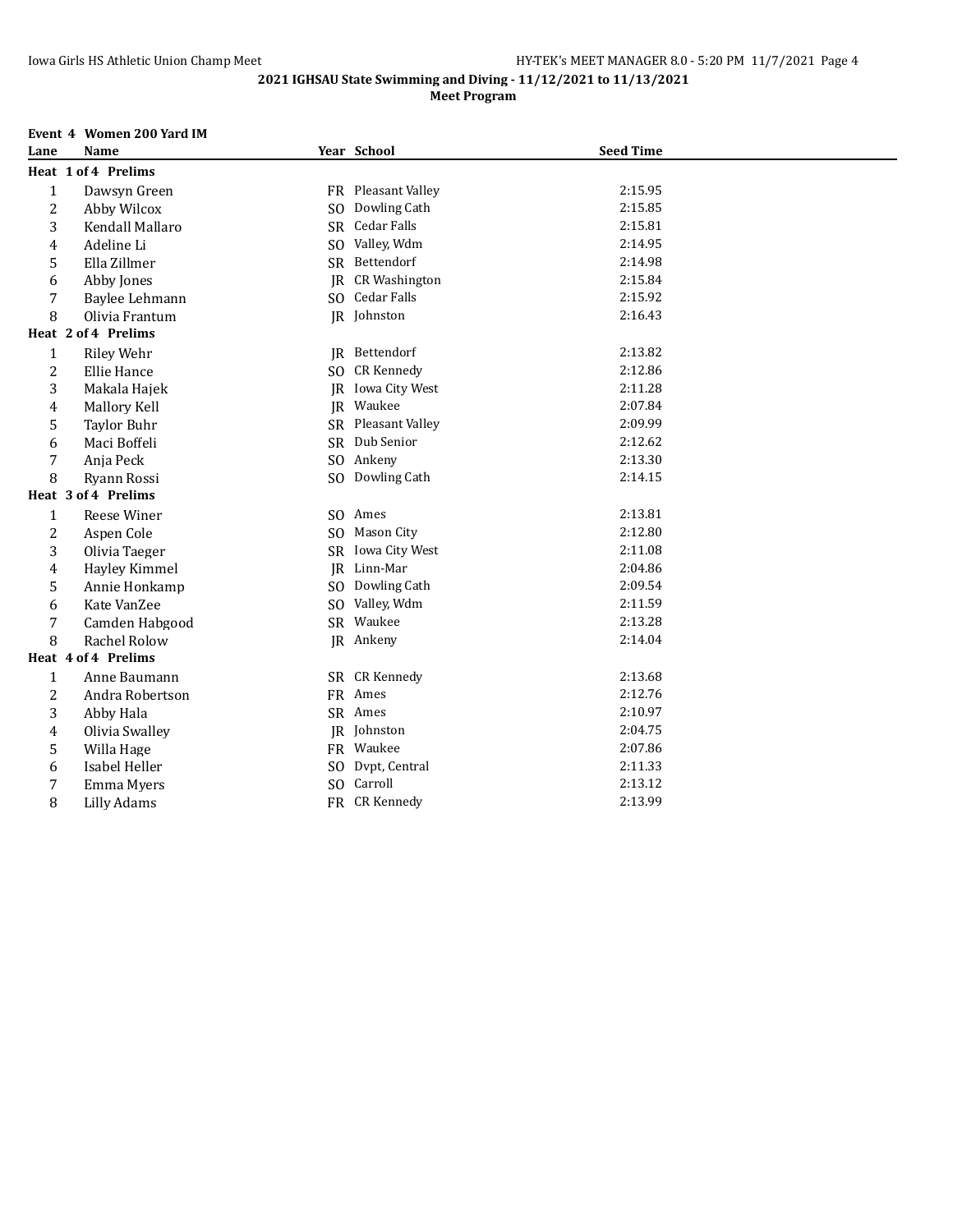# **Meet Program**

# **Event 5 Women 50 Yard Freestyle**

| Lane           | Name                  |     | Year School        | <b>Seed Time</b> |  |
|----------------|-----------------------|-----|--------------------|------------------|--|
|                | Heat 1 of 4 Prelims   |     |                    |                  |  |
| $\mathbf{1}$   | Sophia Mason          |     | SO Cedar Falls     | 25.35            |  |
| 2              | Athieno Wandera       |     | FR Waukee          | 25.27            |  |
| 3              | Simone Green          | SO. | Dvpt, Central      | 25.24            |  |
| 4              | Olivia Bacon          |     | SO Indianola       | 25.22            |  |
| 5              | Lillie Ray            |     | JR Newton          | 25.23            |  |
| 6              | Lily Haars            |     | SR Linn-Mar        | 25.27            |  |
| 7              | Gracie Lindaman       |     | FR Ankeny          | 25.28            |  |
| 8              | Cate Lear             |     | FR Muscatine       | 25.38            |  |
|                | Heat 2 of 4 Prelims   |     |                    |                  |  |
| $\mathbf{1}$   | Tabitha Monahan       |     | SR Dub Senior      | 25.08            |  |
| 2              | Molly Gilligan        |     | SO Dub Senior      | 24.73            |  |
| 3              | Payden Rafferty       |     | SO Waukee          | 24.51            |  |
| 4              | Grace Hoeper          |     | FR Ic, City High   | 24.02            |  |
| 5              | Ella Hochstetler      |     | SR Iowa City West  | 24.28            |  |
| 6              | Cassie Rounds         |     | SR Dowling Cath    | 24.64            |  |
| 7              | Kristin He            |     | SR Valley, Wdm     | 24.99            |  |
| 8              | Grace Veach           |     | SR Pleasant Valley | 25.22            |  |
|                | Heat 3 of 4 Prelims   |     |                    |                  |  |
| $1\,$          | Avery Schmidt         |     | JR Wahlert, Dub    | 25.07            |  |
| $\overline{c}$ | <b>Aubrey Douds</b>   |     | SR Dsm Lincoln     | 24.73            |  |
| 3              | Jenna Currier         |     | SR Carroll         | 24.48            |  |
| 4              | Abby Lear             |     | SR Muscatine       | 23.91            |  |
| 5              | Alexis Henning        |     | SR Ankeny          | 24.19            |  |
| 6              | Sophie McCorkle       |     | SR Ames            | 24.63            |  |
| 7              | Taylor Judas          |     | SO Waukee          | 24.75            |  |
| 8              | Paige Werner          |     | IR Decorah         | 25.15            |  |
|                | Heat 4 of 4 Prelims   |     |                    |                  |  |
| $\mathbf{1}$   | Izzy Osborne          |     | SR Johnston        | 25.02            |  |
| $\overline{c}$ | <b>Hannah Cousins</b> |     | SO Dvpt, Central   | 24.66            |  |
| 3              | Anna Gute             |     | JR Boone           | 24.36            |  |
| $\pmb{4}$      | Meghan Donald         |     | SR Ames            | 23.24            |  |
| 5              | Mikayla Kloth         |     | SR Ames            | 24.14            |  |
| 6              | Maria Trotta          |     | SO CR Kennedy      | 24.54            |  |
| 7              | Jaylene Karolus       |     | SR Perry           | 24.74            |  |
| 8              | Caroline Walker       |     | JR Ankeny          | 25.12            |  |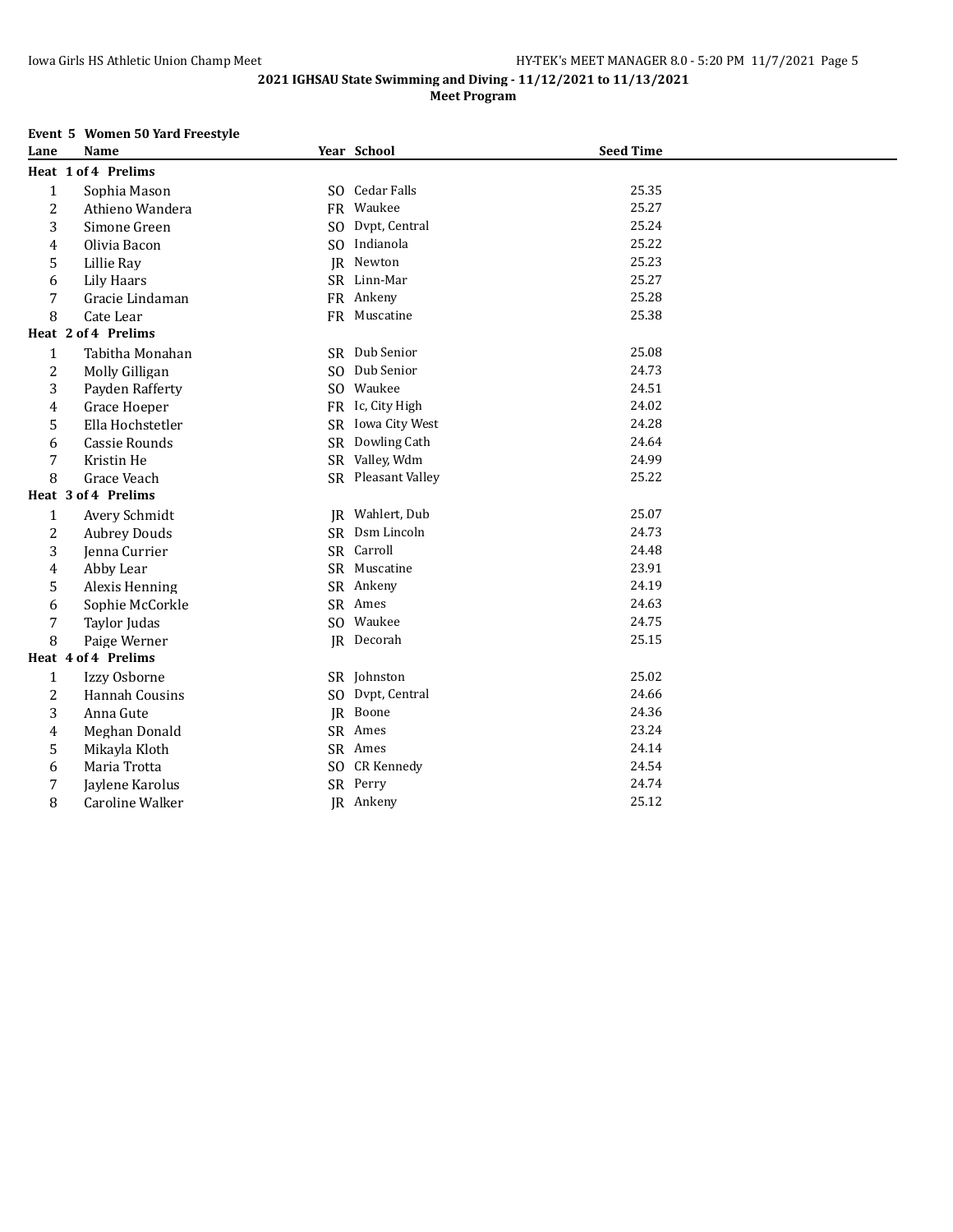# **Meet Program**

# **Event 6 Women 100 Yard Butterfly**

| Lane           | <b>Name</b>             |                | Year School               | <b>Seed Time</b> |  |
|----------------|-------------------------|----------------|---------------------------|------------------|--|
|                | Heat 1 of 4 Prelims     |                |                           |                  |  |
| $\mathbf{1}$   | Abby Matheson           |                | SO Johnston               | 1:01.71          |  |
| 2              | Karen Liu               | SO.            | Iowa City West            | 1:01.43          |  |
| 3              | <b>Emily Voyna</b>      |                | SR Decorah                | 1:01.00          |  |
| 4              | Gabbie Hanson           |                | FR Dvpt, Central          | 1:00.91          |  |
| 5              | Dylan Hogenson          | SO.            | Waukee                    | 1:00.94          |  |
| 6              | Dawsyn Green            |                | FR Pleasant Valley        | 1:01.04          |  |
| 7              | Meera Julka             |                | SO CR Kennedy             | 1:01.53          |  |
| 8              | Maylei Ruggles          |                | JR Newton                 | 1:01.79          |  |
|                | Heat 2 of 4 Prelims     |                |                           |                  |  |
| $\mathbf{1}$   | Maci Greenley           |                | SR Bettendorf             | 1:00.46          |  |
| 2              | <b>Elizabeth Powers</b> | SO.            | Ames                      | 59.57            |  |
| 3              | Julia Sweetman          |                | IR Dowling Cath           | 58.86            |  |
| 4              | Hannah Nedder           |                | SR Newton                 | 57.69            |  |
| 5              | <b>Jordon Kloth</b>     |                | SR Ames                   | 58.37            |  |
| 6              | Maura Carstensen        |                | FR Linn-Mar               | 59.18            |  |
| 7              | Jaylene Karolus         |                | SR Perry                  | 1:00.22          |  |
| 8              | Ellie Hance             |                | SO CR Kennedy             | 1:00.72          |  |
|                | Heat 3 of 4 Prelims     |                |                           |                  |  |
| $\mathbf{1}$   | Ellen Tews              |                | <b>IR</b> Pleasant Valley | 1:00.41          |  |
| $\overline{c}$ | Evan Schwickerath       |                | JR Waukee                 | 59.42            |  |
| 3              | Mallory Kell            |                | JR Waukee                 | 58.66            |  |
| 4              | Mikayla Kloth           |                | SR Ames                   | 56.04            |  |
| 5              | Jenna Currier           |                | SR Carroll                | 58.12            |  |
| 6              | Kendall Mallaro         |                | SR Cedar Falls            | 59.17            |  |
| 7              | Riley Wehr              |                | JR Bettendorf             | 1:00.15          |  |
| 8              | Maia Tecklenburg        |                | FR Johnston               | 1:00.68          |  |
|                | Heat 4 of 4 Prelims     |                |                           |                  |  |
| $\mathbf{1}$   | Molly Gilligan          | SO.            | Dub Senior                | 1:00.38          |  |
| 2              | Adeline Li              | S <sub>O</sub> | Valley, Wdm               | 59.32            |  |
| 3              | Cassie Rounds           |                | SR Dowling Cath           | 58.41            |  |
| 4              | <b>Scarlet Martin</b>   | SR             | Iowa City West            | 54.72            |  |
| 5              | Ella Hochstetler        |                | SR Iowa City West         | 57.99            |  |
| 6              | Alyssa Witt             |                | JR Bettendorf             | 58.98            |  |
| 7              | Zarah Worth             |                | <b>IR</b> Dowling Cath    | 59.84            |  |
| 8              | Caroline Walker         |                | JR Ankeny                 | 1:00.53          |  |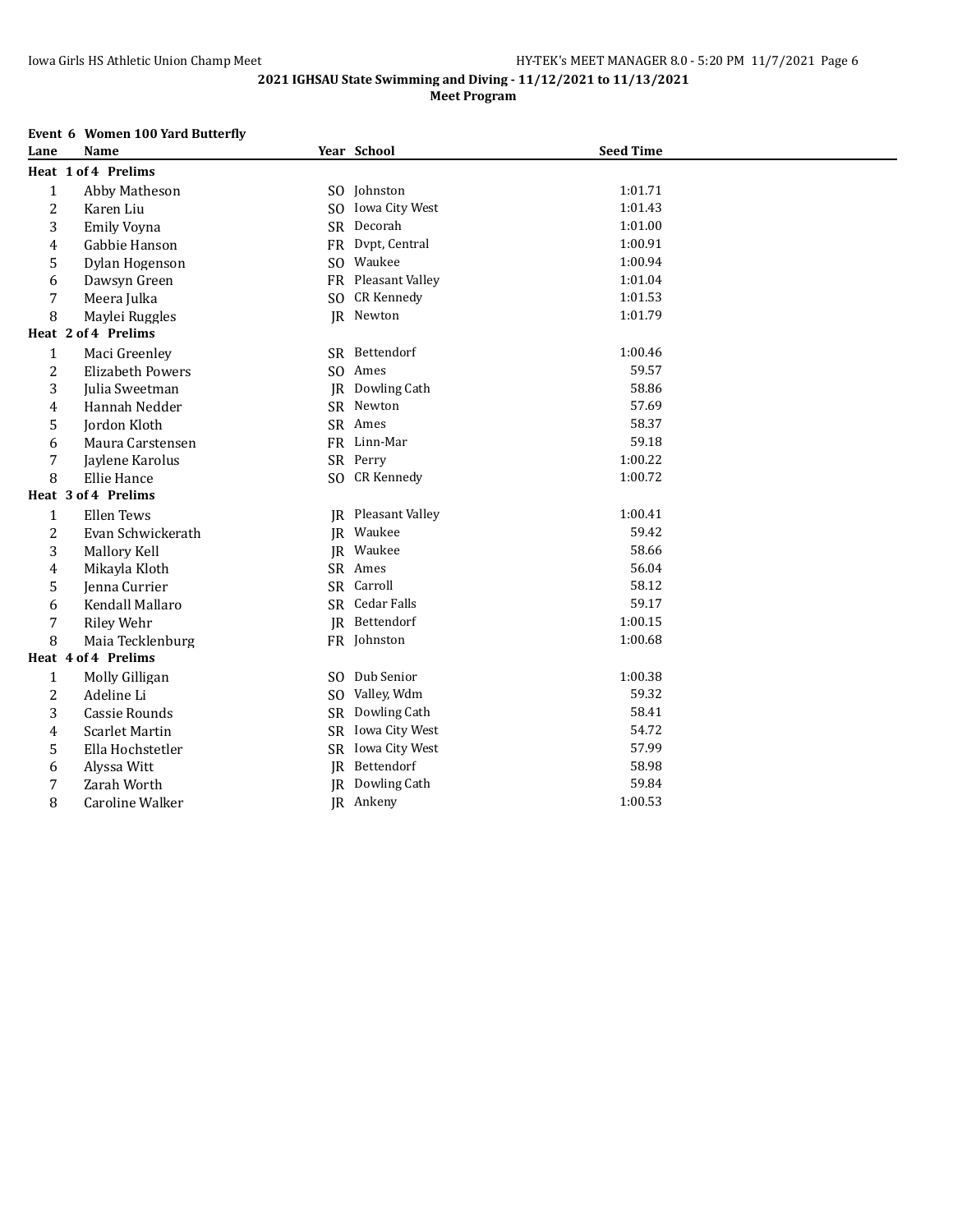# **Meet Program**

# **Event 7 Women 100 Yard Freestyle**

| Lane           | Name                 |              | Year School        | <b>Seed Time</b> |  |
|----------------|----------------------|--------------|--------------------|------------------|--|
|                | Heat 1 of 4 Prelims  |              |                    |                  |  |
| $\mathbf{1}$   | Justyce Dominick     |              | JR Vinton-Shellbrg | 55.60            |  |
| $\overline{c}$ | Athieno Wandera      |              | FR Waukee          | 55.10            |  |
| 3              | Makala Hajek         |              | IR Iowa City West  | 55.01            |  |
| 4              | Gracie Lindaman      |              | FR Ankeny          | 54.94            |  |
| 5              | Elaina Vrchoticky    |              | JR Cb, Abe Lincoln | 54.98            |  |
| 6              | Simone Green         |              | SO Dvpt, Central   | 55.06            |  |
| 7              | Paige Werner         |              | JR Decorah         | 55.34            |  |
| 8              | <b>Iulia Alberts</b> |              | JR Decorah         | 56.09            |  |
|                | Heat 2 of 4 Prelims  |              |                    |                  |  |
| $\mathbf{1}$   | Raylee King          |              | SR CR Kennedy      | 54.79            |  |
| 2              | Madison Judas        |              | SR Waukee          | 54.32            |  |
| 3              | Brecken Baller       |              | SR Sc, North       | 53.08            |  |
| 4              | Nora Kemp            |              | SO Waukee          | 51.85            |  |
| 5              | Mary Selden          | $SO_{\odot}$ | Bettendorf         | 52.69            |  |
| 6              | Anna Gute            |              | JR Boone           | 53.89            |  |
| 7              | Abby Selden          |              | SO Bettendorf      | 54.74            |  |
| 8              | Tabitha Monahan      |              | SR Dub Senior      | 54.93            |  |
|                | Heat 3 of 4 Prelims  |              |                    |                  |  |
| $1\,$          | Saylor Horras        |              | FR Ames            | 54.75            |  |
| 2              | <b>Lily Haars</b>    |              | SR Linn-Mar        | 54.31            |  |
| 3              | Olivia Taeger        |              | SR Iowa City West  | 53.08            |  |
| 4              | Grace Frericks       |              | SR Cedar Falls     | 51.73            |  |
| 5              | Grace Hoeper         |              | FR Ic, City High   | 52.32            |  |
| 6              | Sophie McCorkle      |              | SR Ames            | 53.78            |  |
| 7              | Eileen Fierke        |              | JR Fort Dodge      | 54.52            |  |
| 8              | Kylee Brown          |              | IR Lewis Central   | 54.92            |  |
|                | Heat 4 of 4 Prelims  |              |                    |                  |  |
| $\mathbf{1}$   | Maggie Carlson       |              | SR Dowling Cath    | 54.75            |  |
| $\overline{c}$ | Lucy Haars           |              | SO Linn-Mar        | 54.22            |  |
| 3              | <b>Aubrey Douds</b>  |              | SR Dsm Lincoln     | 52.96            |  |
| 4              | Meghan Donald        |              | SR Ames            | 51.02            |  |
| 5              | Abby Lear            |              | SR Muscatine       | 52.30            |  |
| 6              | Maria Trotta         | SO.          | CR Kennedy         | 53.68            |  |
| 7              | Gianna Stasi         |              | SO Johnston        | 54.38            |  |
| 8              | Morgan Hunt          |              | SR Valley, Wdm     | 54.80            |  |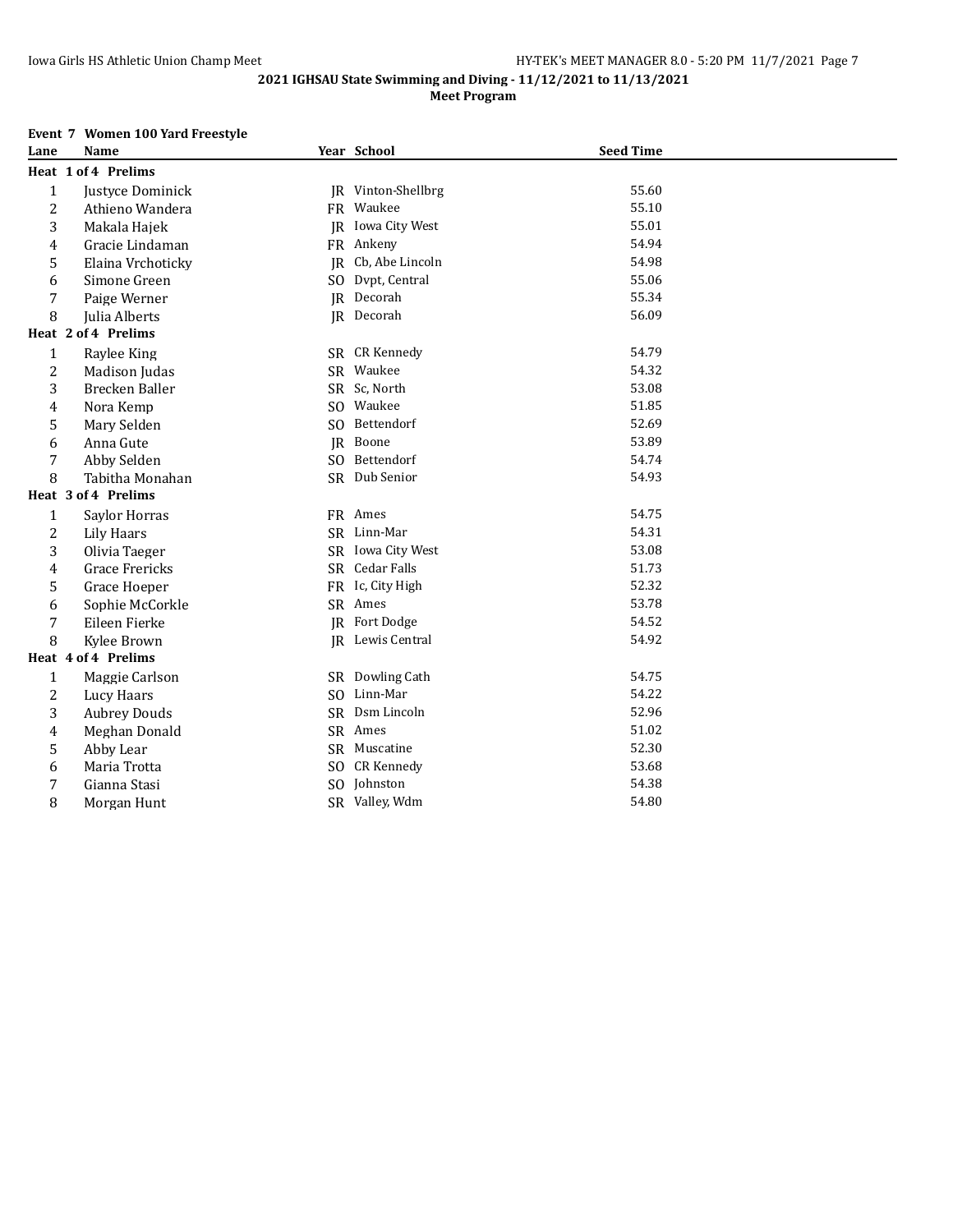# **Meet Program**

# **Event 8 Women 500 Yard Freestyle**

| Lane             | <b>Name</b>             | Year School          | <b>Seed Time</b> |  |
|------------------|-------------------------|----------------------|------------------|--|
|                  | Heat 1 of 4 Prelims     |                      |                  |  |
| $\mathbf{1}$     | Grace Bobeldyk          | SR Cedar Falls       | 5:25.44          |  |
| $\boldsymbol{2}$ | Allie Nedved            | SO Dowling Cath      | 5:24.34          |  |
| 3                | Kaylen Torrence         | FR SE Polk           | 5:23.32          |  |
| 4                | Cait Quinn              | FR Pleasant Valley   | 5:22.82          |  |
| 5                | Allison He              | SO Valley, Wdm       | 5:23.16          |  |
| 6                | <b>Margaret Rhodes</b>  | SR Decorah           | 5:23.54          |  |
| 7                | Katie Ripley            | SR Bettendorf        | 5:24.48          |  |
| 8                | Grace Hehr              | SO Mason City        | 5:26.35          |  |
|                  | Heat 2 of 4 Prelims     |                      |                  |  |
| $\mathbf{1}$     | <b>Emily Brennom</b>    | JR Linn-Mar          | 5:20.73          |  |
| $\overline{2}$   | Olivia Frantum          | IR Johnston          | 5:14.48          |  |
| 3                | Audrey Repko            | SR CR Kennedy        | 5:10.14          |  |
| 4                | Taylor Judas            | SO Waukee            | 5:04.17          |  |
| 5                | Kolby Reese             | SO Iowa City West    | 5:09.09          |  |
| 6                | Lauren Fisher           | SR Ames              | 5:12.92          |  |
| 7                | <b>Elizabeth Powers</b> | SO Ames              | 5:18.96          |  |
| 8                | Kallie Von der Linde    | SR Dsm, Roosevelt    | 5:22.61          |  |
|                  | Heat 3 of 4 Prelims     |                      |                  |  |
| $\mathbf{1}$     | Casey Gannon            | <b>JR</b> CR Kennedy | 5:19.99          |  |
| $\overline{2}$   | Jenna Henry             | SO Valley, Wdm       | 5:14.27          |  |
| 3                | Maddie Carleton         | SR Ankeny            | 5:09.77          |  |
| 4                | Jade Roghair            | JR Iowa City West    | 5:03.83          |  |
| 5                | Faith Frantum           | FR Johnston          | 5:07.09          |  |
| 6                | Lilly Weber             | SR Linn-Mar          | 5:10.71          |  |
| 7                | Anna Huss               | FR Dowling Cath      | 5:17.02          |  |
| 8                | Abby Buechel            | SR Pleasant Valley   | 5:22.53          |  |
|                  | Heat 4 of 4 Prelims     |                      |                  |  |
| $\mathbf 1$      | <b>Briley Corwin</b>    | SO Valley, Wdm       | 5:19.25          |  |
| $\overline{c}$   | Quin Mahler-Moreno      | FR Perry             | 5:13.75          |  |
| 3                | Lauren Trent            | SR Iowa City West    | 5:09.60          |  |
| 4                | Jessi Wigham            | JR Waukee            | 5:00.57          |  |
| 5                | Zoe Davey               | FR Waukee            | 5:05.72          |  |
| 6                | Sophie Loeffler         | FR Ankeny            | 5:10.44          |  |
| 7                | <b>Riley Snakenberg</b> | FR Ames              | 5:15.39          |  |
| 8                | Lauren Kathan           | SO Pleasant Valley   | 5:22.12          |  |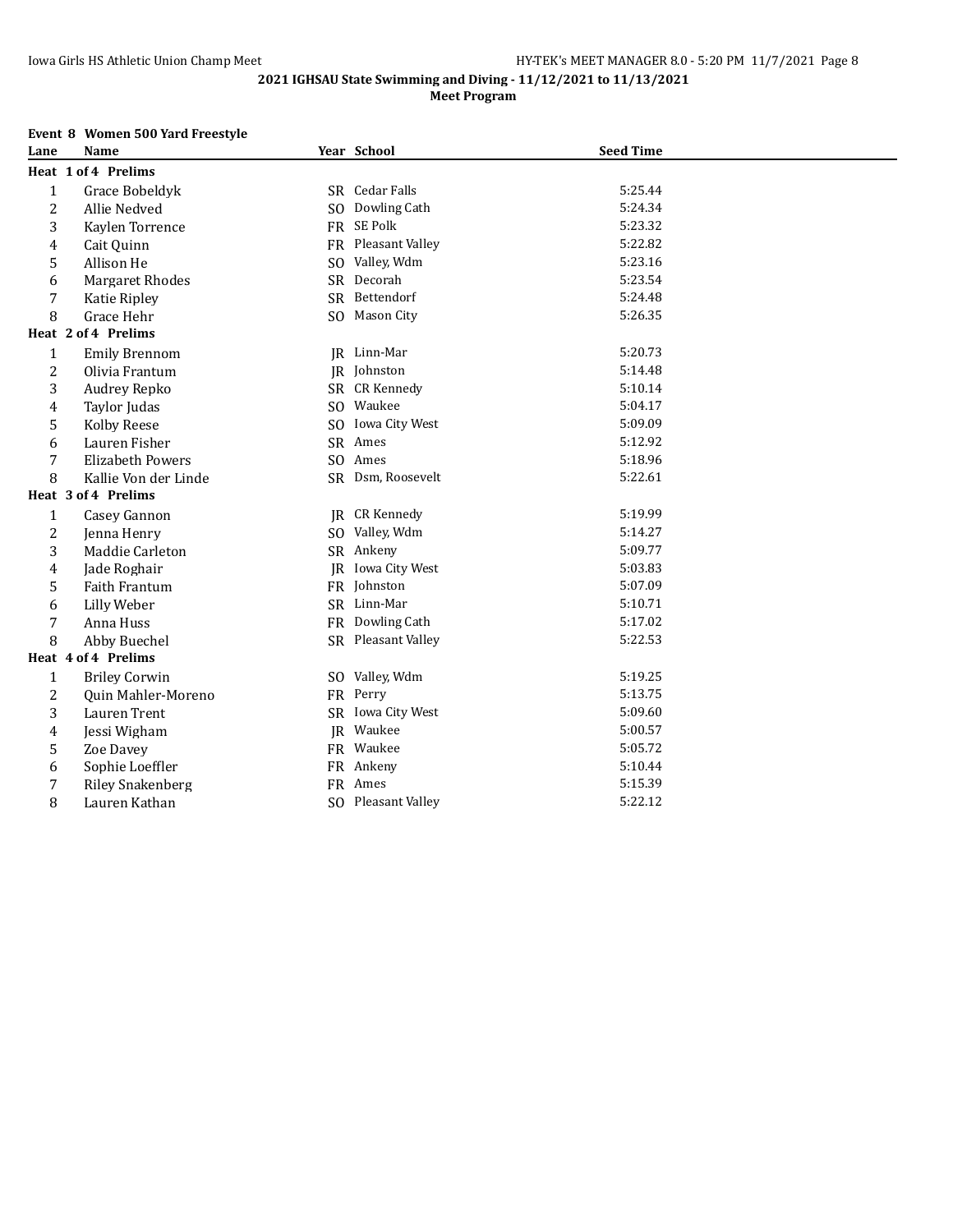**Meet Program**

# **Event 9 Women 200 Yard Freestyle Relay**

| Lane           | <b>Team</b>              | Relay | <b>Seed Time</b> |  |
|----------------|--------------------------|-------|------------------|--|
|                | Heat 1 of 4 Timed Finals |       |                  |  |
| $\mathbf{1}$   | Dsm, Roosevelt           |       | 1:44.76          |  |
| $\overline{c}$ | Mason City               |       | 1:44.31          |  |
| 3              | Dsm Lincoln              |       | 1:44.23          |  |
| 4              | Wahlert, Dub             |       | 1:44.09          |  |
| 5              | Lewis Central            |       | 1:44.18          |  |
| 6              | Spencer                  |       | 1:44.25          |  |
| 7              | Fort Dodge               |       | 1:44.39          |  |
| 8              | SE Polk                  |       | 1:45.32          |  |
|                | Heat 2 of 4 Timed Finals |       |                  |  |
| $\mathbf{1}$   | Marshalltown             |       | 1:43.79          |  |
| $\overline{c}$ | Indianola                |       | 1:43.50          |  |
| 3              | Ottumwa                  |       | 1:43.26          |  |
| $\overline{4}$ | Ic, City High            |       | 1:42.81          |  |
| 5              | Decorah                  |       | 1:43.20          |  |
| 6              | Sc, North                |       | 1:43.47          |  |
| 7              | Pleasant Valley          |       | 1:43.63          |  |
| 8              | Dub Hempstead            |       | 1:43.93          |  |
|                | Heat 3 of 4 Timed Finals |       |                  |  |
| $\mathbf{1}$   | Johnston                 |       | 1:41.97          |  |
| $\overline{c}$ | Valley, Wdm              |       | 1:41.40          |  |
| 3              | Newton                   |       | 1:39.68          |  |
| $\overline{4}$ | Dvpt, Central            |       | 1:39.63          |  |
| 5              | Muscatine                |       | 1:39.64          |  |
| 6              | Carroll                  |       | 1:39.97          |  |
| $\overline{7}$ | <b>Cedar Falls</b>       |       | 1:41.96          |  |
| 8              | Boone                    |       | 1:42.48          |  |
|                | Heat 4 of 4 Timed Finals |       |                  |  |
| $\mathbf{1}$   | Ankeny                   |       | 1:39.29          |  |
| $\overline{c}$ | Waukee                   |       | 1:38.57          |  |
| 3              | Linn-Mar                 |       | 1:37.86          |  |
| $\overline{4}$ | Ames                     |       | 1:36.39          |  |
| 5              | Iowa City West           |       | 1:37.14          |  |
| 6              | Dowling Cath             |       | 1:38.43          |  |
| 7              | Bettendorf               |       | 1:38.83          |  |
| 8              | CR Kennedy               |       | 1:39.37          |  |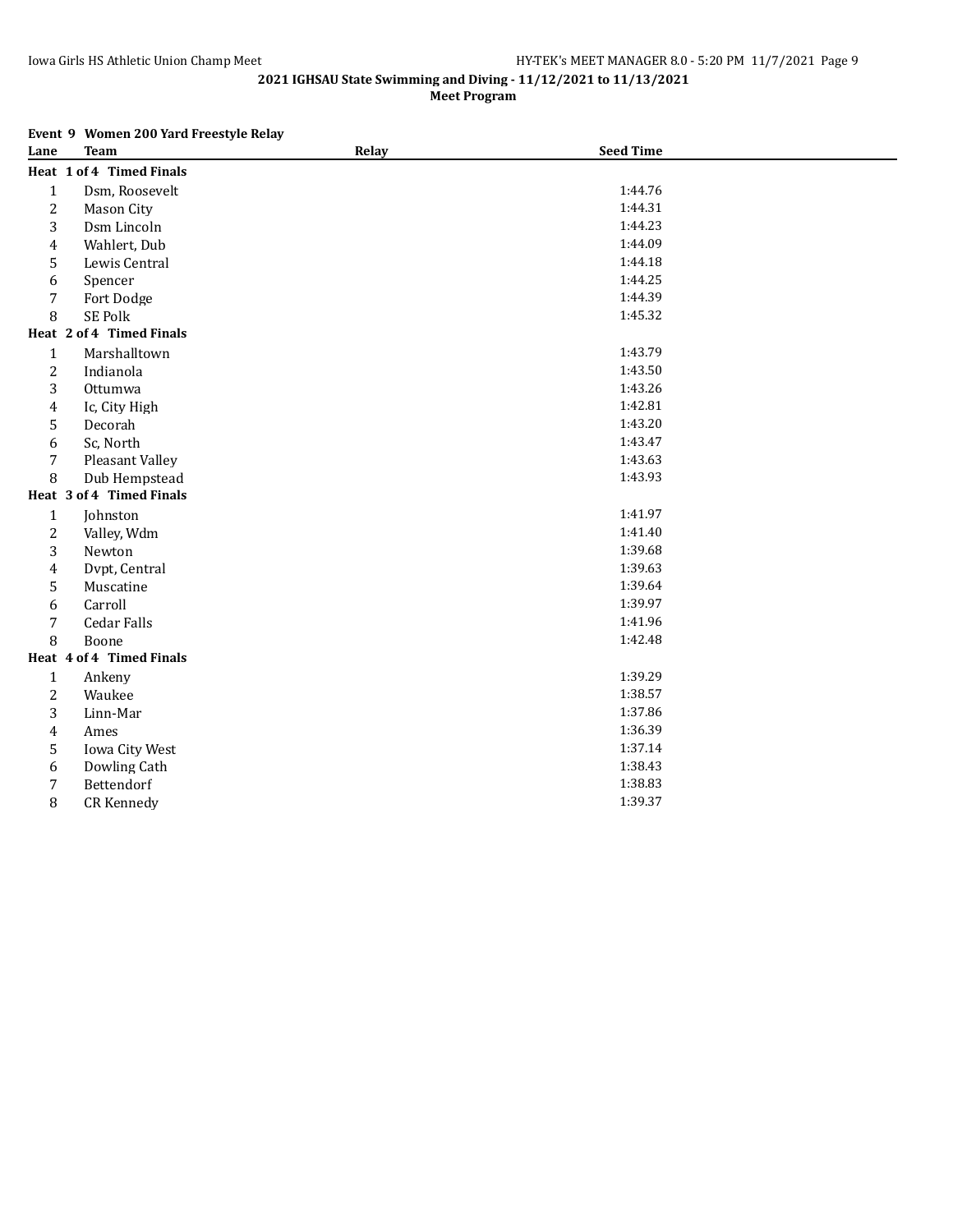# **Meet Program**

#### **Event 10 Women 100 Yard Backstroke**

| Lane           | Name                  |                | Year School           | <b>Seed Time</b> |  |
|----------------|-----------------------|----------------|-----------------------|------------------|--|
|                | Heat 1 of 4 Prelims   |                |                       |                  |  |
| $\mathbf{1}$   | Loretta Ostermeier    |                | SR Ames               | 1:02.36          |  |
| $\overline{c}$ | Allison He            |                | SO Valley, Wdm        | 1:01.98          |  |
| 3              | Rvann Rossi           | S <sub>O</sub> | Dowling Cath          | 1:01.28          |  |
| 4              | <b>Willow Larsen</b>  |                | SO Fairfield          | 1:01.13          |  |
| 5              | Gabbie Hanson         |                | FR Dvpt, Central      | 1:01.26          |  |
| 6              | <b>Sutton Paulsen</b> |                | <b>IR</b> Cedar Falls | 1:01.89          |  |
| 7              | Faith Warrick         |                | SO Johnston           | 1:02.03          |  |
| 8              | Abbi Brown            |                | JR Ankeny             | 1:02.57          |  |
|                | Heat 2 of 4 Prelims   |                |                       |                  |  |
| $\mathbf{1}$   | Leah Chelgren         |                | SR Ottumwa            | 1:00.29          |  |
| $\overline{2}$ | Abby Wilcox           | SO.            | Dowling Cath          | 59.73            |  |
| 3              | Evan Schwickerath     |                | JR Waukee             | 58.96            |  |
| 4              | Payden Rafferty       |                | SO Waukee             | 57.92            |  |
| 5              | Avery Schmidt         |                | JR Wahlert, Dub       | 58.48            |  |
| 6              | Anne Baumann          |                | SR CR Kennedy         | 59.42            |  |
| 7              | Maci Greenley         |                | SR Bettendorf         | 1:00.14          |  |
| 8              | Kaitlyn Vantiger      |                | SO Dub Senior         | 1:00.67          |  |
|                | Heat 3 of 4 Prelims   |                |                       |                  |  |
| $\mathbf{1}$   | Grace Veach           |                | SR Pleasant Valley    | 1:00.28          |  |
| $\overline{c}$ | Zoe Davey             |                | FR Waukee             | 59.64            |  |
| 3              | Jordon Kloth          |                | SR Ames               | 58.62            |  |
| 4              | Grace Frericks        |                | SR Cedar Falls        | 55.91            |  |
| 5              | Alexis Henning        |                | SR Ankeny             | 58.30            |  |
| 6              | <b>Lilly Adams</b>    |                | FR CR Kennedy         | 59.28            |  |
| 7              | Gianna Stasi          |                | SO Johnston           | 1:00.01          |  |
| 8              | Morgan Hunt           |                | SR Valley, Wdm        | 1:00.52          |  |
|                | Heat 4 of 4 Prelims   |                |                       |                  |  |
| $\mathbf{1}$   | Rachel Rolow          |                | JR Ankeny             | 1:00.16          |  |
| $\overline{c}$ | Julia Sweetman        |                | JR Dowling Cath       | 59.49            |  |
| 3              | Abby Hala             |                | SR Ames               | 58.50            |  |
| 4              | <b>Scarlet Martin</b> |                | SR Iowa City West     | 55.76            |  |
| 5              | Hannah Cousins        | SO.            | Dvpt, Central         | 57.96            |  |
| 6              | Carlee Wilkins        | SO.            | Iowa City West        | 59.23            |  |
| 7              | Sydnie Collins        | SO.            | Lewis Central         | 59.96            |  |
| 8              | Grace Hehr            |                | SO Mason City         | 1:00.40          |  |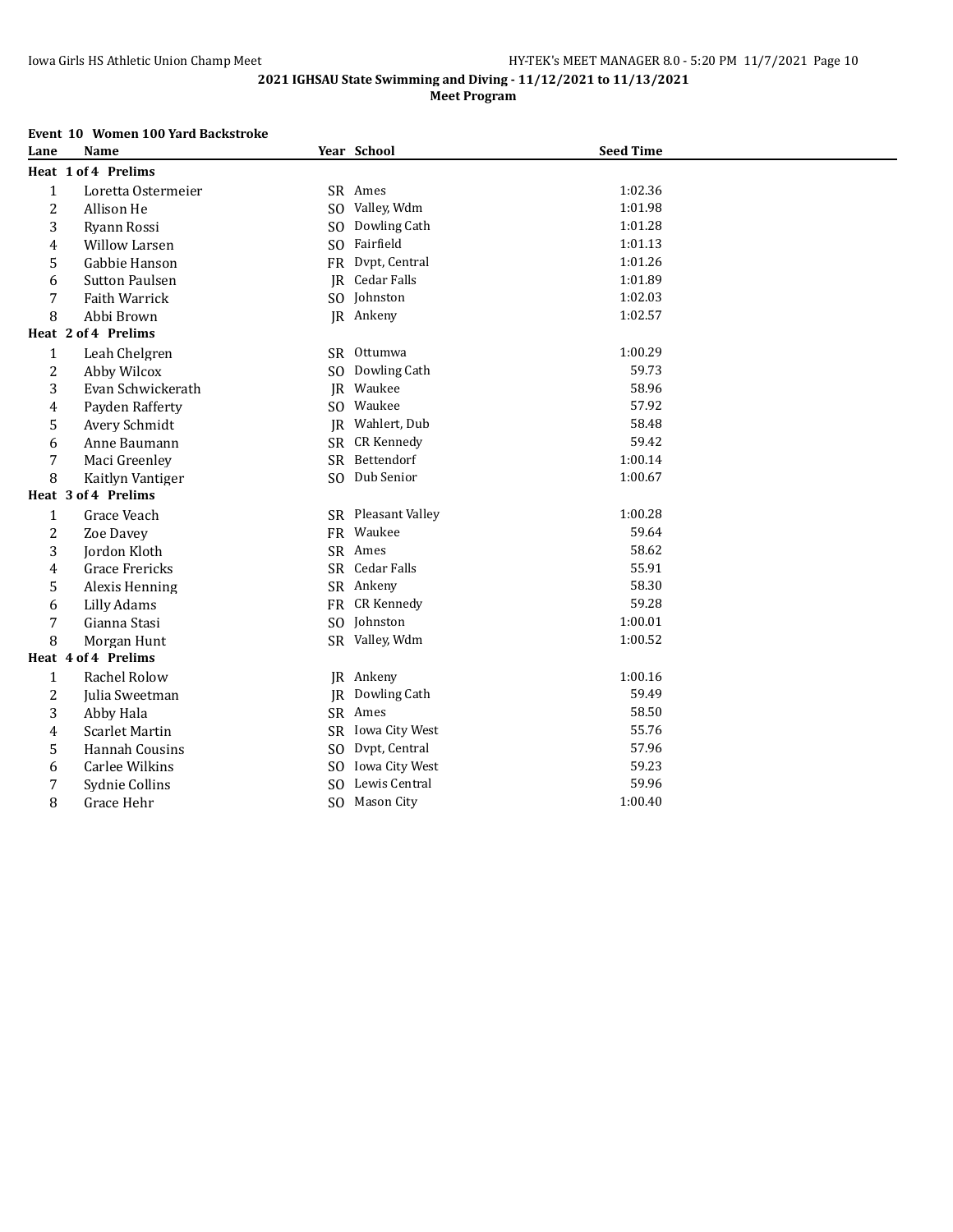# **Meet Program**

# **Event 11 Women 100 Yard Breaststroke**

| Lane             | <b>Name</b>         |                | Year School             | <b>Seed Time</b> |  |
|------------------|---------------------|----------------|-------------------------|------------------|--|
|                  | Heat 1 of 4 Prelims |                |                         |                  |  |
| $\mathbf{1}$     | Olivia Knutson      |                | SO Ames                 | 1:11.05          |  |
| $\overline{c}$   | Addi Mougin         |                | SO CR Jefferson         | 1:10.69          |  |
| 3                | Aurora Miller       |                | JR Cb, Abe Lincoln      | 1:10.54          |  |
| $\overline{4}$   | Taylor Halverson    |                | JR Mason City           | 1:09.96          |  |
| 5                | Casey Gannon        |                | JR CR Kennedy           | 1:10.41          |  |
| 6                | Kennedy Capman      |                | SO SE Polk              | 1:10.58          |  |
| 7                | Abby Jones          |                | <b>IR</b> CR Washington | 1:10.94          |  |
| 8                | Lauryn Halverson    |                | FR Mason City           | 1:11.18          |  |
|                  | Heat 2 of 4 Prelims |                |                         |                  |  |
| $\mathbf{1}$     | Camden Habgood      |                | SR Waukee               | 1:08.52          |  |
| $\overline{c}$   | Alexa Heiar         |                | SR Newton               | 1:08.11          |  |
| 3                | Kylee Brown         |                | <b>IR</b> Lewis Central | 1:07.37          |  |
| $\overline{4}$   | <b>Taylor Buhr</b>  |                | SR Pleasant Valley      | 1:04.73          |  |
| 5                | Emma Myers          | S <sub>O</sub> | Carroll                 | 1:05.64          |  |
| 6                | Baylee Lehmann      |                | SO Cedar Falls          | 1:07.81          |  |
| 7                | <b>Brooke Moser</b> |                | SR Spencer              | 1:08.32          |  |
| 8                | Kristin He          |                | SR Valley, Wdm          | 1:08.98          |  |
|                  | Heat 3 of 4 Prelims |                |                         |                  |  |
| $\mathbf{1}$     | Aspen Cole          |                | SO Mason City           | 1:08.47          |  |
| $\overline{c}$   | Maci Boffeli        |                | SR Dub Senior           | 1:08.11          |  |
| 3                | Annie Honkamp       |                | SO Dowling Cath         | 1:06.97          |  |
| 4                | Olivia Swalley      |                | JR Johnston             | 1:04.28          |  |
| 5                | Willa Hage          |                | FR Waukee               | 1:05.62          |  |
| 6                | Anja Peck           |                | SO Ankeny               | 1:07.80          |  |
| 7                | Dylan Hogenson      |                | SO Waukee               | 1:08.17          |  |
| 8                | Emy Cerbin          |                | FR Johnston             | 1:08.65          |  |
|                  | Heat 4 of 4 Prelims |                |                         |                  |  |
| $\mathbf{1}$     | Ella Zillmer        |                | SR Bettendorf           | 1:08.32          |  |
| $\sqrt{2}$       | Emma Foth           |                | <b>JR</b> Dowling Cath  | 1:08.06          |  |
| 3                | Andra Robertson     |                | FR Ames                 | 1:06.76          |  |
| $\pmb{4}$        | Hayley Kimmel       |                | JR Linn-Mar             | 1:04.22          |  |
| 5                | Isabel Heller       |                | SO Dvpt, Central        | 1:05.24          |  |
| 6                | Reese Winer         |                | SO Ames                 | 1:07.46          |  |
| $\boldsymbol{7}$ | Kate VanZee         |                | SO Valley, Wdm          | 1:08.13          |  |
| 8                | Quin Mahler-Moreno  |                | FR Perry                | 1:08.62          |  |